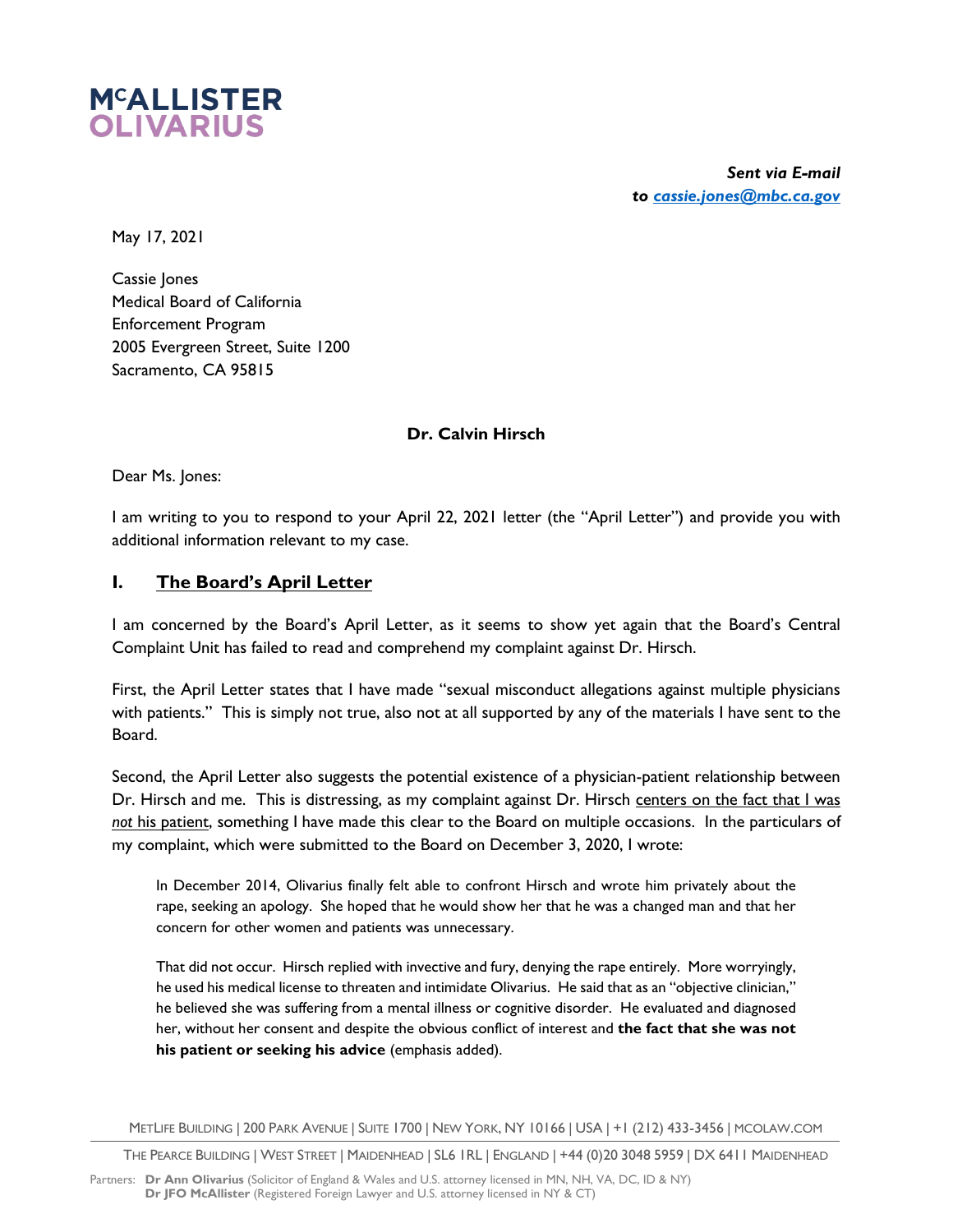

When your office wrote me on January 14, 2021 claiming that my complaint against Dr. Hirsch is out of time, I responded with a letter on February 2, 2021 (the "February Letter"), explaining for a second time how my allegations against Dr. Hirsch are, in fact, timely. In that letter, I reiterated how Hirsch evaluated and diagnosed me, "despite the obvious conflict of interest and **the fact that I was not seeking his medical advice**" (emphasis added).

The quotes above show that in both my initial complaint and the follow-up February Letter, I made it abundantly clear to the Board that I never had a physician-patient relationship with Dr. Hirsch. It was thus surprising to receive your April Letter, which suggested that the opposite was true.

As I stated in my initial complaint, I am the founder and Chair of McAllister Olivarius, a transatlantic law firm that advocates for the rights of women and other disempowered groups. As part of my day job, I regularly write complaints like the one I submitted about Dr. Hirsch for clients. Despite this, writing about my own experiences has of course been immensely painful, and I have found the Board's failure even to read my complaint carefully to be frustrating. Given my experiences thus far with the Board, it is hard to exaggerate just how devastating and demoralizing this process would be for the average person.

## **II. Bandy X. Lee case**

As you may have read, Dr. Bandy X. Lee, formerly a Yale-affiliated forensic psychiatrist, has recently made national news for losing her position at the university after diagnosing Alan Dershowitz – who was not her patient – without sufficient information. Also, as I mentioned in my complaint, the Medical Board of California itself has recently punished at least two physicians – Ramon Fawzi Fakhoury and Robert T. Perez – for using their medical licenses to intimidate and gaslight their victims by diagnosing them without sufficient information. As you well know, the Board found their behavior to be sanctionable.

Dr. Hirsch's behavior in late 2014 is arguably more appalling than that of the three physicians mentioned above. Dershowitz is a highly public figure who, upon information and belief, had not made any claims against or about Lee specifically when she first made her claims about his mental state. Dr. Lee commented on Dershowitz's health simply because he is in the public eye (not out of any desire to discredit allegations he made against her). The two other doctors mentioned above both at least had a current relationship with their victims when they made claims about their psychiatric health. In my case, however, Dr. Hirsch provided me with an unsolicited diagnosis of my mental state in 2014 after I contacted him for the first time in several decades, when he knew little to nothing about my current life or medical history.

I'm sure you can agree that this manner of practicing medicine – trying to diagnose others across a distance of time and geography – is certainly not in line with the "quality health care" the Board apparently seeks to ensure. In fact, the American Psychiatric Association has made a public statement against this practice, deeming it "armchair psychiatry." It states, "The standards in our profession require review of medical and psychiatric history and records and a complete examination of mental status [to evaluate mental illness]. Often collateral information from family members or individuals who know the person well is included, with permission from the patient." Dr. Hirsch, of course, had access to none of this information when he diagnosed me over email in 2014, without any request by me that he do so.